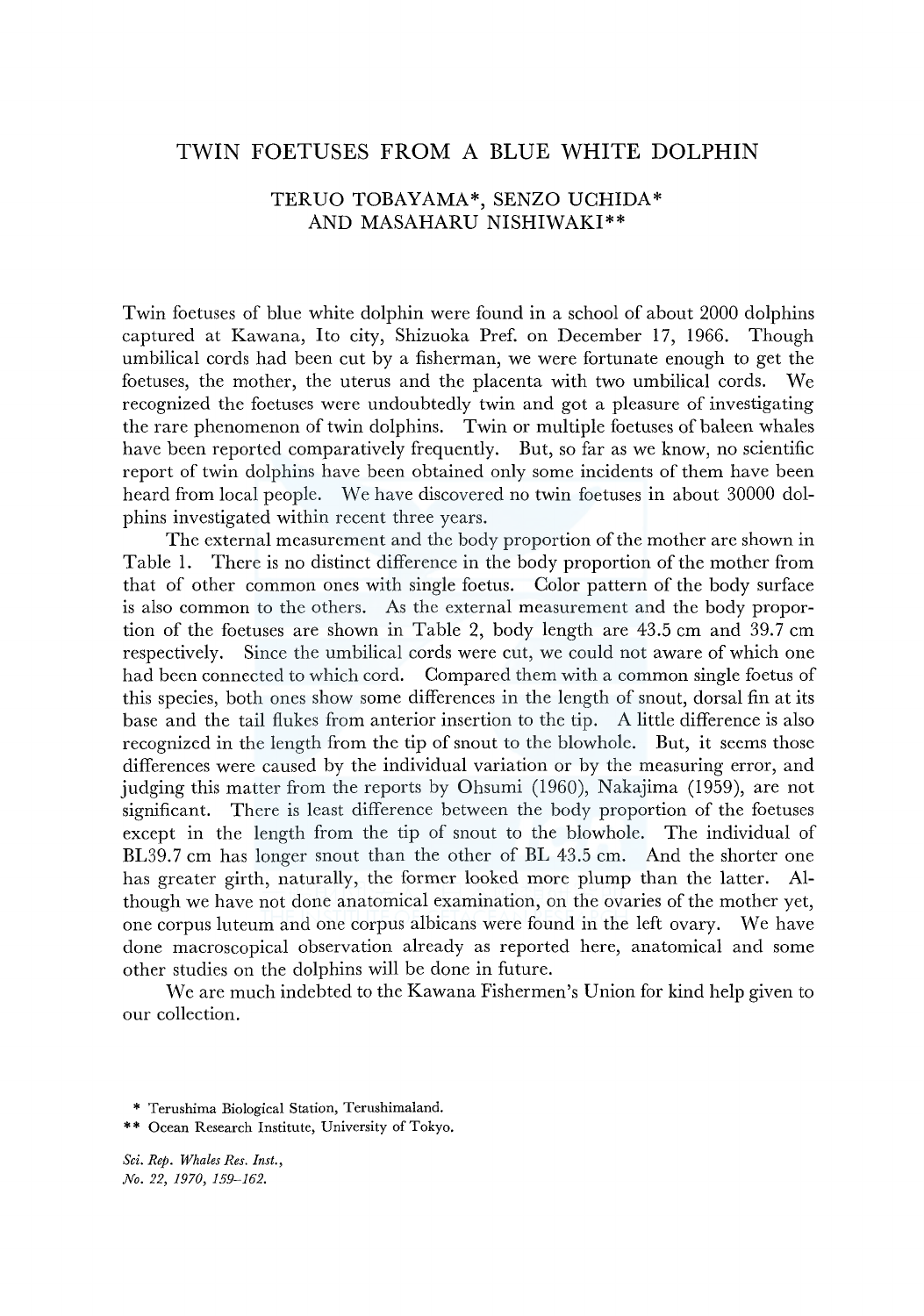#### TOBAYAMA, UCHIDA AND NISHIWAKI

|     | OF THE TWIN FOETUSES COMPARED WITH THE NORMAL<br>SPECIMENS IN STENELLA CAERULEOALBA |                 |       |                     |           |                        |  |  |
|-----|-------------------------------------------------------------------------------------|-----------------|-------|---------------------|-----------|------------------------|--|--|
| No. | Point of measurement                                                                | Mother of twins |       | Normal (14 females) |           |                        |  |  |
|     |                                                                                     | mm.             | $\%$  | N                   | mean $\%$ | range $\%$             |  |  |
| 1.  | Body length                                                                         | 2210            | 100.0 | 14                  | 2003      | 1770-2260              |  |  |
| 2.  | Length of rostrum                                                                   | 130             | 5.9   | 14                  | 5.5       | $4.2 - 6.3$            |  |  |
| 3.  | Tip of rostrum to angle of gape                                                     | 285             | 12.9  | 14                  | 13.6      | $11.1 - 14.7$          |  |  |
| 4.  | Tip of rostrum to blow hole                                                         | 345             | 15.6  | 14                  | 16.2      | $13.7 - 18.2$          |  |  |
| 5.  | Tip of rostrum to center of eye                                                     | 345             | 15.6  | 14                  | 16.1      | $13.2 - 18.1$          |  |  |
| 6.  | Tip of rostrum to anterior margin<br>of flipper                                     | 510             | 23.1  | 14                  | 23.7      | $21.2 - 26.1$          |  |  |
| 7.  | Center of eye to ear hole                                                           | 60              | 2.7   | 14                  | 2.8       | $2.1 - 4.1$            |  |  |
| 8.  | Notch of the flukes to posterior end<br>of dorsal fin                               | 925             | 41.9  | 14                  | 40.5      | 34.6-43.8              |  |  |
| 9.  | Notch of flukes to anus                                                             | 655             | 29.8  | 14                  | 30.3      | $28.2 - 32.7$          |  |  |
| 10. | Notch of flukes to umbilicus                                                        | 1245            | 56.4  | 14                  | 54.9      | $50.9 - 60.0$          |  |  |
| 11. | Anus to genital opening                                                             | 80              | 3.6   | 14                  | 2.9       | $1.7 - 3.4$            |  |  |
| 12. | Dorsal fin; base length                                                             | 300             | 13.6  | 14                  | 13.2      | $12.0 - 14.0$          |  |  |
| 13. | Dorsal fin; height                                                                  | 190             | 8.6   | 14                  | 7.5       | $6.2 - 8.7$            |  |  |
| 14. | Flukes; notch to tip                                                                | 270             | 12.2  | 14                  | 11.6      | $9.6 - 12.3$           |  |  |
| 15. | Flukes; width at insertion                                                          | 145             | 6.6   | 14                  | 7.1       | $6.6 - 7.6$            |  |  |
| 16. | Flukes; anterior insertion to tip                                                   | 327             | 14.8  | 14                  | 14.5      | $12.6 - 15.6$          |  |  |
| 17. | Flukes; tip to tip                                                                  | 480             | 21.7  | 14                  | 22.4      | 18.6-24.8              |  |  |
| 18. | Flipper; anterior insertion to tip                                                  | 296             | 13.4  | 14                  | 14.4      | $13.4 - 15.5$          |  |  |
| 19. | Flipper; axilla to tip                                                              | 210             | 9.5   | 14                  | 10.2      | $9.1 - 11.7$           |  |  |
| 20. | Flipper; greatest width                                                             | 100             | 4.5   | 14                  | 4.8       | $4.0 - 5.8$            |  |  |
| 21. | Maximum height of body                                                              | 550             | 24.8  | 14                  | 23.2      | $21.2 - 26.6$          |  |  |
| 22. | Girth at anterior insertion of<br>dorsal fin                                        | 1130            | 51.0  | 14                  | 50.2      | $45.1 - 53.8$          |  |  |
| 23. | Number of teeth                                                                     | 39<br>38        |       | 14                  | 43<br>43  | $38 - 49$<br>39-49     |  |  |
|     |                                                                                     | 39<br>38        |       |                     | 43<br>44  | $39 - 46$<br>$40 - 46$ |  |  |

# TABLE I. MEASUREMENT OF BODY PROPORTIONS OF THE MOTHER SPECIMENS IN *STENELLA CAERULEOALBA*

*Sci. Rep. Whales Res. Inst., No. 22, 1970.*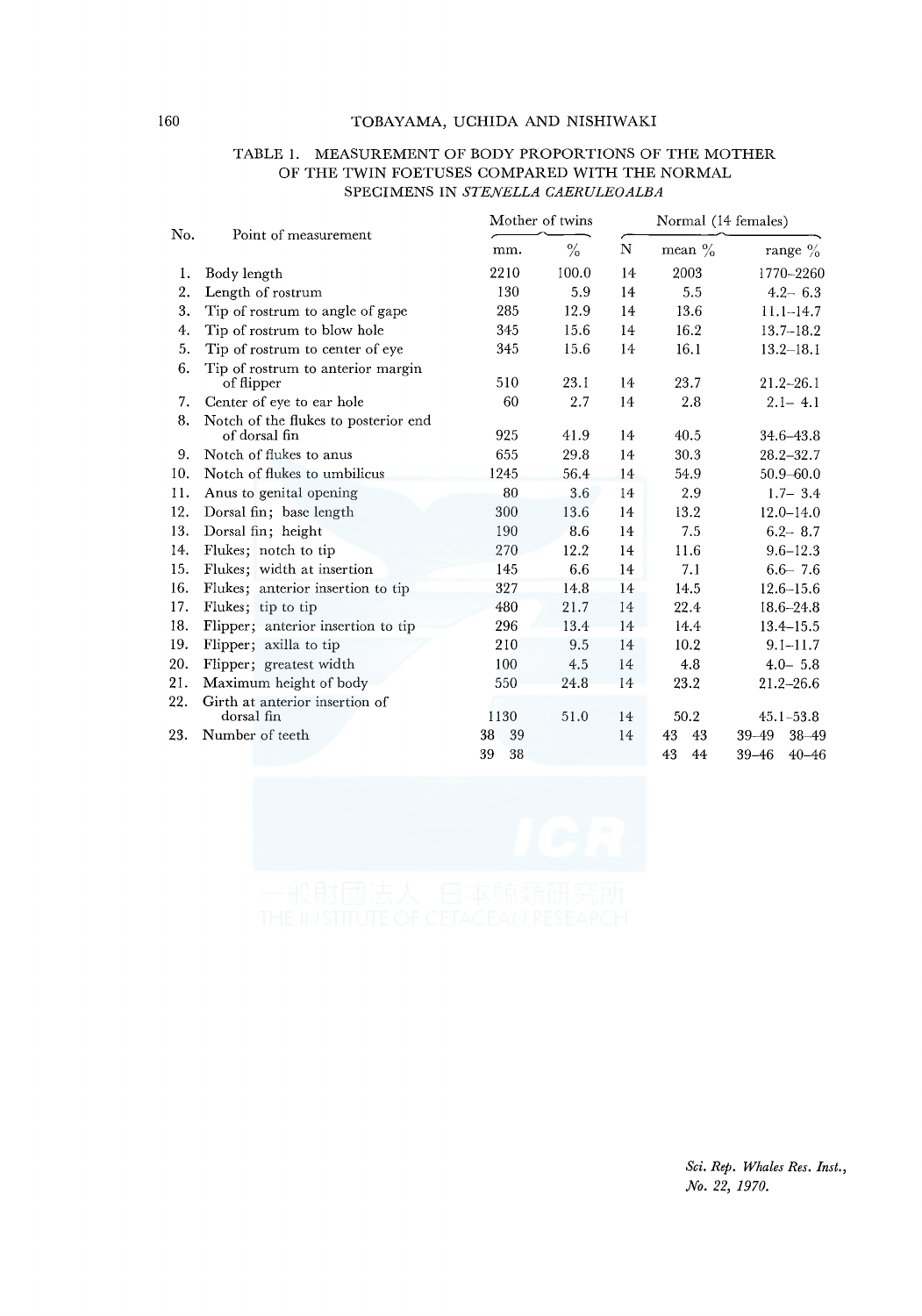#### TWIN FOETUSES FROM A BLUE WHITE DOLPHIN 161

|                | TABLE 2.<br>MESUREMENT OF BODY PROPORTIONS OF THE TWINS<br>COMPARED WITH THE NORMAL SPECIMENS |                  |                  |                 |       |    |                      |                |
|----------------|-----------------------------------------------------------------------------------------------|------------------|------------------|-----------------|-------|----|----------------------|----------------|
|                |                                                                                               |                  |                  | Present twins   |       |    |                      |                |
|                | Point of measurement                                                                          |                  | A                |                 | B     |    | Normal $(2 M. 1 F.)$ |                |
| B. L.<br>B. W. |                                                                                               | 435 mm<br>1000 g |                  | 397 mm<br>950 g |       |    |                      |                |
| No.            |                                                                                               | mm.              | $\frac{6}{6}$    | mm.             | $\%$  | n. | mean $\%$            | range $\%$     |
| 1.             | Body length                                                                                   | 435              | 100.0            | 397             | 100.0 | 3  | $408$ mm             | $366 - 489$ mm |
| 2.             | Length of rostrum                                                                             | 23               | 5.3              | 21              | 5.1   | 3  | 4.0                  | $3.3 - 4.5$    |
| 3.             | Tip of rostrum to angle of gape                                                               | 68               | 16.2             | 65              | 16.4  | 3  | 15.0                 | $14.8 - 16.6$  |
| 4.             | Tip of rostrum to blowhole                                                                    | 64               | 14.7             | 72              | 18.1  | 3  | 14.7                 | $12.7 - 16.4$  |
| 5.             | Tip of rostrum to center of eye                                                               | 81               | 18.6             | 78              | 19.4  | 3  | 17.6                 | $17.0 - 18.3$  |
| 6.             | Tip of rostrum to anterior<br>margin of flipper                                               | 123              | 28.3             | 109             | 27.4  | 3  | 26.7                 | 24.8-28.2      |
| 7.             | Center of eye to ear hole                                                                     | 15               | 3.4              | 16              | 4.0   | 3  | 3.4                  | $2.7 - 4.3$    |
| 8.             | Notch of flukes to posterior                                                                  |                  |                  |                 |       |    |                      |                |
|                | end of dorsal fin                                                                             | 165              | 38.0             | 149             | 37.4  | 3  | 39.4                 | 35.8–39.6      |
| 9.             | Notch of flukes to anus                                                                       | 125              | 28.3             | 113             | 28.4  | 3  | 30.2                 | $29.2 - 31.6$  |
| 10.            | Notch of flukes to umbilicus                                                                  | 215              | 49.4             | 203             | 50.5  | 3  | 47.1                 | 45.4-49.8      |
| 11.            | Anus to genital opening                                                                       | 28               | 6.4              | 25              | 6.3   | 3  | 6.7                  | $6.5 - 6.8$    |
| 12.            | Dorsal fin; base length                                                                       | 55               | 12.7             | 56              | 14.1  | 3  | 10.2                 | $9.2 - 10.8$   |
| 13.            | Dorsal fin; height                                                                            | 28               | 6.4              | 29              | 7.3   | 3  | 6.6                  | $5.7 - 7.8$    |
| 14.            | Flukes: notch to tip                                                                          | 50               | 11.3             | 41              | 10.3  | 3  | 12.4                 | $10.4 - 15.4$  |
| 15.            | Flukes; width at insertion                                                                    | 37               | 8.5              | 33              | 8.3   | 3  | 9.1                  | $8.5 - 9.7$    |
| 16.            | Flukes; anterior insertion                                                                    |                  |                  |                 |       |    |                      |                |
|                | to tip                                                                                        | 78               | 17.9             | 69              | 17.4  | 3  | 14.7                 | $13.9 - 15.5$  |
| 17.            | Flukes; tip to tip                                                                            | 67               | 15.4             | 59              | 14.9  | 3  | 18.2                 | $15.4 - 20.5$  |
| 18.            | Flipper; anterior insertion                                                                   |                  |                  |                 |       |    |                      |                |
|                | to tip                                                                                        | 68               | 16.2             | 65              | 16.4  | 3  | 15.7                 | $15.0 - 16.4$  |
| 19.            | Flipper; axilla to tip                                                                        | 46               | 10.6             | 42              | 10.6  | 3  | 11.3                 | $10.1 - 12.5$  |
| 20.            | Flipper; greatest width                                                                       | 22               | 5.5              | 20              | 5.0   | 3  | 4.8                  | $4.5 - 5.4$    |
| 21.            | Maximum height of body                                                                        | 105              | 24.2             | 92              | 22.6  | 3  | 22.2                 | $19.1 - 25.7$  |
| 22.            | Girth at anterior insertion<br>of dorsal fin                                                  | 230              | 53.0             | 232             | 58.0  | 3  | 53.0                 | $47.5 - 61.1$  |
| 23.            | Number of hairs                                                                               | L. 6             |                  | L. 5            |       |    |                      |                |
|                |                                                                                               | R. 5             |                  | R. 5            |       |    |                      |                |
|                | Umbilical cord.                                                                               |                  |                  |                 |       |    |                      |                |
|                | A                                                                                             | B                |                  |                 |       |    |                      |                |
|                | 190 mm<br>Length;                                                                             | $215 \text{ mm}$ | Uterus weight;   |                 |       |    | 1045g                |                |
|                | $12 \text{ mm}$<br>Diameter;                                                                  | $11 \text{ mm}$  | Placenta weight; |                 |       |    | 500 g                |                |
|                |                                                                                               |                  |                  |                 |       |    |                      |                |

#### TABLE 2. MESUREMENT OF BODY PROPORTIONS OF THE TWINS COMPARED WITH THE NORMAL SPECIMENS

*Sci. Rep. Whales Res. Inst., No. 22, 1970.*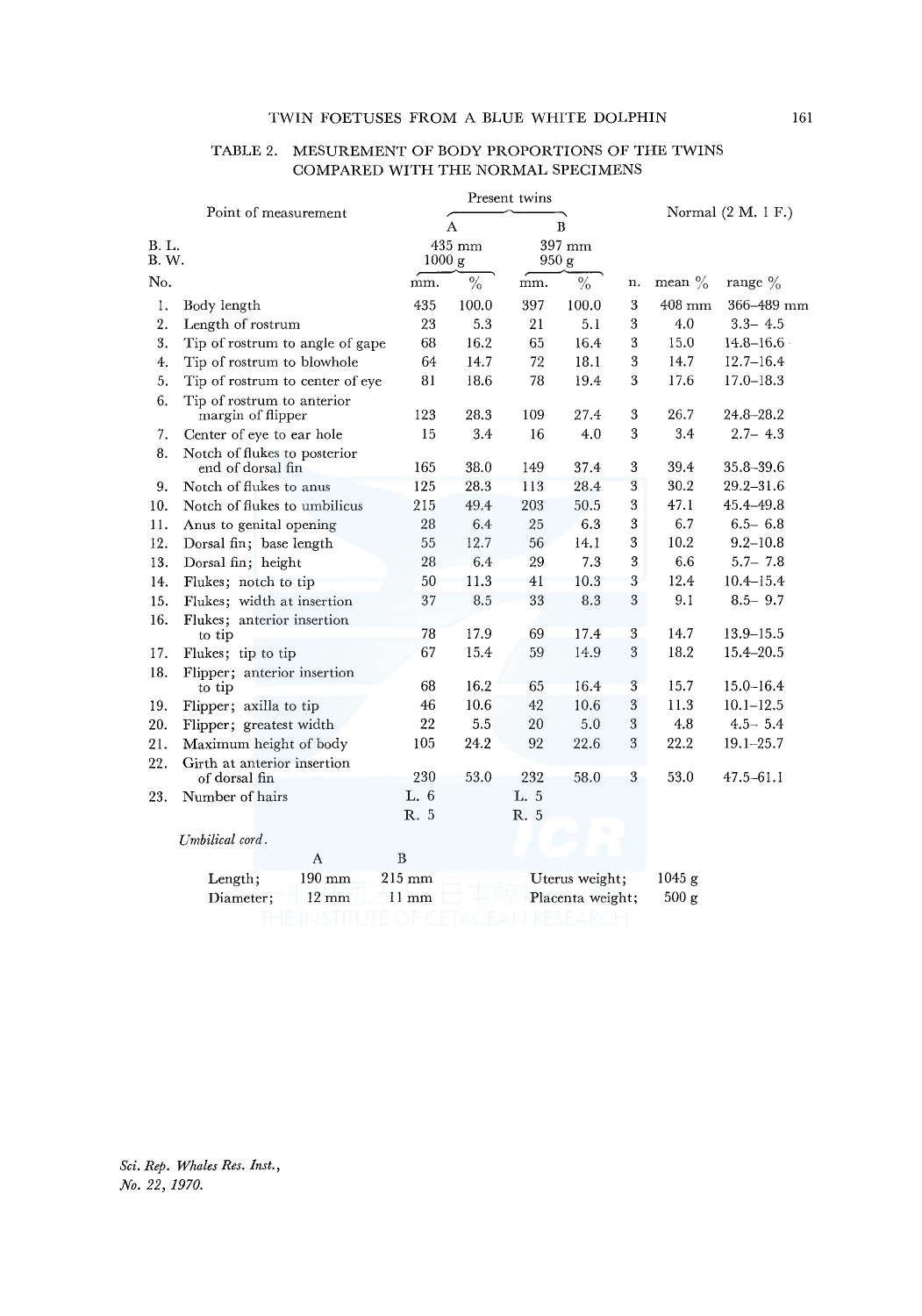#### **REFERENCES**

KIMURA, S., 1957. The twinning in Southern fin whales. *Sci. Rep. Whales Res. Inst.,* 12: 103-24.

KAWAMURA, A., 1969. Siamese twins in the sei whale *Balaenoptera borealis* lesson. *Nature,* 221 (5179): 490-1. NAKAJIMA, M., 1959. Difference of body proportion in growing on the bottle-nosed dolphin. *journal of Japanese association of Zoological gardens and Aquariums.* 1 (1): 18-20. (in Japanese)

- NAKAJIMA, M., 1962. The birth of the dolphin. *Journal of Japanese association of Zoological gardens and Aquariums.* 4 (1): 13-8 (in Japanese).
- OHsUMI, S., 1960. Relative growth of the fin whale, *Balaenoptera physalus* (LINN.). *Sci. Rep. Whales Res. Inst.,*  15: 17-84.

#### EXPLANATION OF PLATE

- Fig. I. Twin foetuses of a blue white dolphin. Upper; male, body length 39.7 cm. Lower ; male, body length 43.5 cm.
- Fig. 2. Placenta of the twin's mother with two umbilical cords.
- Fig. 3. Ovaries of the twin's mother.
- Fig. 4. Mother of the twins, ventral view from the head.



*Sci. Rep. Whales Res. Inst., No. 22, 1970.*